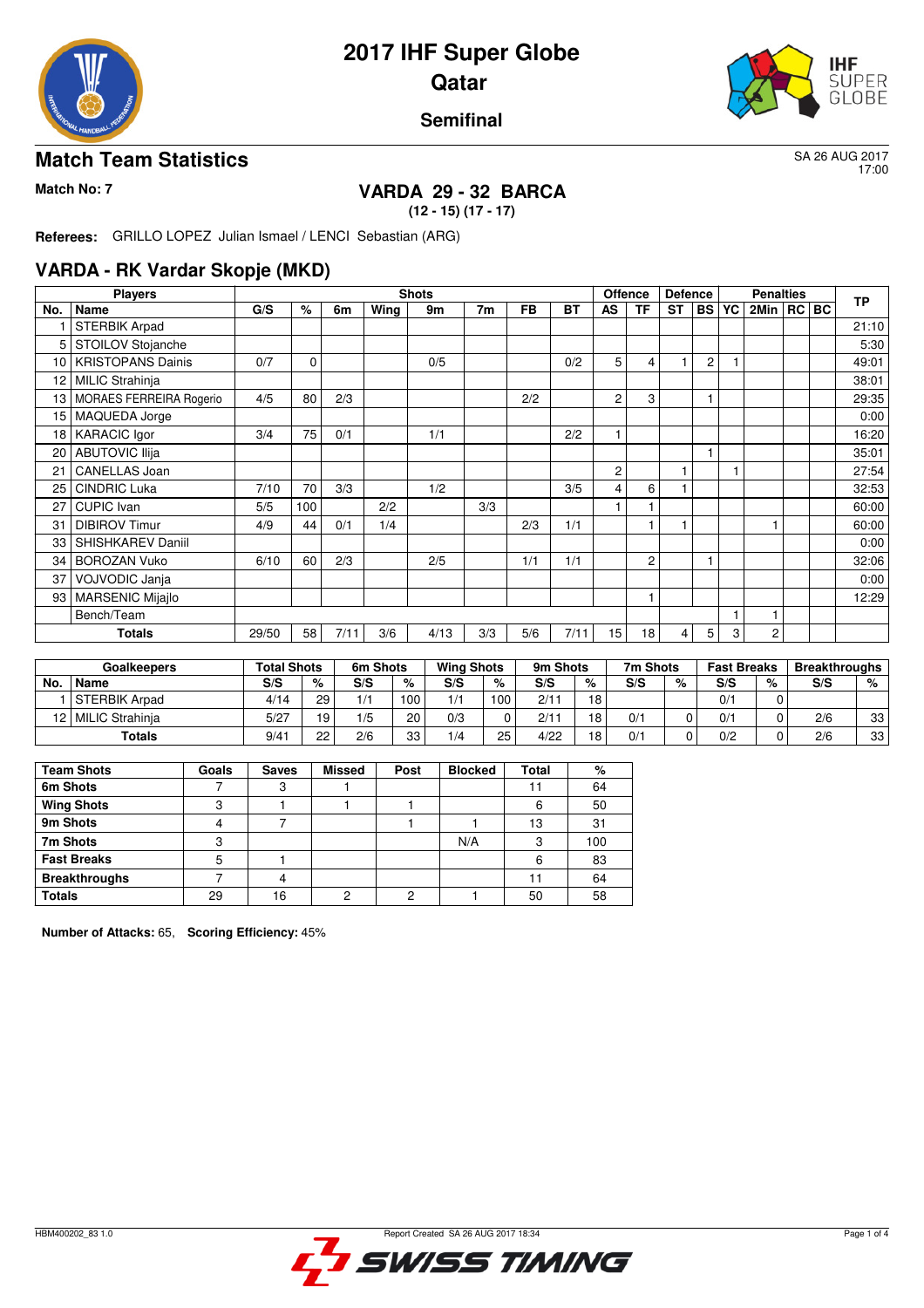



17:00

**Semifinal**

#### **Match Team Statistics** SA 26 AUG 2017

**Players**

### **Match No: 7 VARDA 29 - 32 BARCA**

**(12 - 15) (17 - 17)**

**Referees:** GRILLO LOPEZ Julian Ismael / LENCI Sebastian (ARG)

#### **MKD - RK Vardar Skopje (MKD)**

#### **Shots Distribution**

| Goals / Shots |             |                    |                      |                      |              |                    |
|---------------|-------------|--------------------|----------------------|----------------------|--------------|--------------------|
| 1 STERBIK A   | 5 STOILOV S | 10 KRISTOPANS D    | 12 MILIC S           | 13 MORAES FERREIRA R | 15 MAQUEDA J | 18 KARACIC I       |
|               |             | 0/1<br>0/3         |                      | 1/1<br>1/1           |              |                    |
|               |             | $\blacksquare$ 0/1 |                      | 4 H 1/1              |              |                    |
|               |             | $\blacksquare$ 0/1 | $0/1$ $\blacksquare$ | ∎∎ 1/1               |              | $\blacksquare$ 3/4 |
|               |             |                    |                      | 1-Missed             |              |                    |

| 20 ABUTOVIC I | 21 CANELLAS J | 25 CINDRIC L   |        |                      |      | 27 CUPIC I  |                    | 31 DIBIROV T | 33 SHISHKAREV D |                                   | 34 BOROZAN V   |
|---------------|---------------|----------------|--------|----------------------|------|-------------|--------------------|--------------|-----------------|-----------------------------------|----------------|
|               |               |                | 0/1    |                      |      | $^{\prime}$ |                    | 2/3          |                 | 0/1                               | $\overline{1}$ |
|               |               | ! ‼ 0/1        |        | $1/1$ .              |      |             |                    |              |                 | $\blacksquare$ $\blacksquare$ 0/1 | 0/1            |
|               |               | $1 \times 4/4$ |        | $2/2$ $\blacksquare$ | .1/1 | 1/1         | $\blacksquare$ 2/3 | 0/1          |                 | $\blacksquare$ 2/2                | 3/3            |
|               |               |                | 1-Post |                      |      |             | 1-Missed 1-Post    |              |                 |                                   | -Blocked       |

| 37 VOJVODIC J | 93 MARSENIC M |
|---------------|---------------|
|               |               |
|               |               |

**Team** Goals / Shots

F



Saves / Shots

| 1/7  | 3/6 | 1/3  |
|------|-----|------|
|      |     | 0/2  |
| 3/13 | 0/1 | 1/10 |

| 1 STERBIK A |     |     |
|-------------|-----|-----|
| 0/4         | 2/3 | 1/2 |
|             |     | 0/1 |
| 1/2         |     | 0/2 |

| 12 MILIC S |     |     |
|------------|-----|-----|
| 1/3        | 1/3 | 0/1 |
|            |     | 0/1 |
| 2/11       | 0/1 | 1/8 |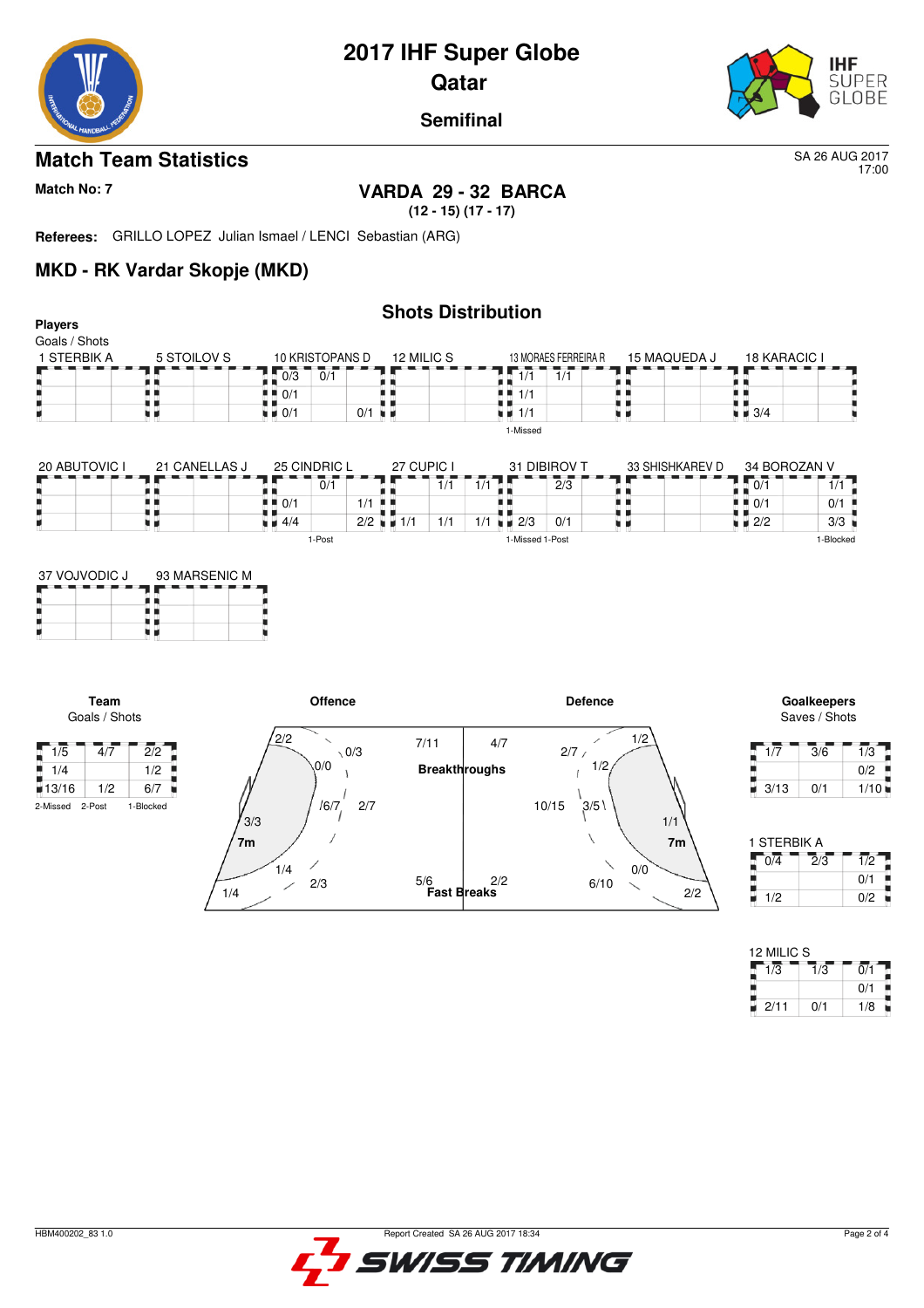



17:00

#### **Semifinal**

#### **Match Team Statistics** SA 26 AUG 2017

## **Match No: 7 VARDA 29 - 32 BARCA**

**(12 - 15) (17 - 17)**

**Referees:** GRILLO LOPEZ Julian Ismael / LENCI Sebastian (ARG)

#### **BARCA - FC Barcelona Lassa (ESP)**

|     | <b>Players</b>          |       |             |     |      | <b>Shots</b> |     |           |           |    | <b>Offence</b> | <b>Defence</b> |              |   | <b>Penalties</b> |  | <b>TP</b> |
|-----|-------------------------|-------|-------------|-----|------|--------------|-----|-----------|-----------|----|----------------|----------------|--------------|---|------------------|--|-----------|
| No. | Name                    | G/S   | $\%$        | 6m  | Wing | 9m           | 7m  | <b>FB</b> | <b>BT</b> | AS | <b>TF</b>      | <b>ST</b>      | <b>BS YC</b> |   | 2Min   RC   BC   |  |           |
|     | PEREZ de VARGAS Gonzalo |       |             |     |      |              |     |           |           |    |                |                |              |   |                  |  | 57:35     |
| 8   | <b>TOMAS Victor</b>     | 3/3   | 100         |     |      | 1/1          |     | 1/1       | 1/1       |    |                |                |              |   |                  |  | 38:47     |
| 9   | <b>ENTRERRIOS Raul</b>  | 5/9   | 56          | 1/1 |      | 4/6          |     |           | 0/2       |    | 2              |                |              |   |                  |  | 26:31     |
| 10  | SORHAINDO Cedric        | 1/1   | 100         |     |      | 1/1          |     |           |           |    |                |                |              |   |                  |  | 32:08     |
| 12  | <b>RISTOVSKI Borko</b>  |       |             |     |      |              |     |           |           |    |                |                |              |   |                  |  | 0:00      |
| 13  | <b>ARINO Aitor</b>      | 2/2   | 100         |     | 1/1  |              |     | 1/1       |           |    |                |                |              |   |                  |  | 11:54     |
| 17  | <b>RIVERA Valero</b>    | 3/5   | 60          | 0/1 | 1/2  | 1/1          | 1/1 |           |           |    |                |                |              |   |                  |  | 54:50     |
|     | 19 N'GUESSAN Thimothey  | 5/8   | 63          |     |      | 3/5          |     |           | 2/3       | 3  | 5              |                |              |   |                  |  | 43:06     |
| 21  | <b>SYPRZAK Kamil</b>    | 3/5   | 60          | 3/5 |      |              |     |           |           |    |                |                |              |   |                  |  | 24:45     |
| 22  | <b>BORGES Alexis</b>    |       |             |     |      |              |     |           |           |    | 1              |                |              |   |                  |  | 5:47      |
| 23  | DOLENEC Jure            | 0/1   | $\mathbf 0$ |     |      | 0/1          |     |           |           |    |                |                |              |   |                  |  | 10:04     |
| 24  | <b>MEM Dika</b>         | 6/12  | 50          |     |      | 5/11         |     |           | 1/1       |    | 3              |                |              |   |                  |  | 56:21     |
| 27  | MORROS de ARGILA Viran  |       |             |     |      |              |     |           |           |    |                | $\overline{c}$ |              |   |                  |  | 23:22     |
| 32  | <b>LENNE Yanis</b>      |       |             |     |      |              |     |           |           |    |                |                |              |   |                  |  | 0:00      |
| 41  | <b>GOMEZ Aleix</b>      | 1/1   | 100         |     | 1/1  |              |     |           |           |    |                | $\overline{c}$ |              |   |                  |  | 17:38     |
| 42  | JALLOUZ Wael            | 3/6   | 50          |     |      | 3/6          |     |           |           |    | 2              |                |              |   |                  |  | 17:12     |
|     | Bench/Team              |       |             |     |      |              |     |           |           |    |                |                |              |   |                  |  |           |
|     | Totals                  | 32/53 | 60          | 4/7 | 3/4  | 18/32        | 1/1 | 2/2       | 4/7       | 9  | 15             |                |              | 3 | 4                |  |           |

| <b>Goalkeepers</b> |                           | <b>Total Shots</b> |    | 6m Shots |    | <b>Wing Shots</b> |    | 9m Shots |    | 7m Shots |   | <b>Fast Breaks</b> |    | <b>Breakthroughs</b> |    |
|--------------------|---------------------------|--------------------|----|----------|----|-------------------|----|----------|----|----------|---|--------------------|----|----------------------|----|
| No.                | <b>Name</b>               | S/S                | %  | S/S      | %  | S/S               | %  | S/S      | %  | S/S      | % | S/S                | %  | S/S                  | %  |
|                    | l PEREZ de VARGAS Gonzalo | 16/44              | 36 | 3/10     | 30 | 1/4               | 25 | 7/11     | 64 | 0/3      |   | 1/5                | 20 | 4/11                 | 36 |
|                    | 12   RISTOVSKI Borko      |                    |    |          |    |                   |    |          |    |          |   |                    |    |                      |    |
|                    | Totals                    | 16/45              | 36 | 3/10     | 30 | 1/4               | 25 |          | 64 | 0/3      |   | 1/6                |    | 4/11                 | 36 |

| <b>Team Shots</b>    | Goals | <b>Saves</b> | <b>Missed</b> | Post | <b>Blocked</b> | Total | %   |
|----------------------|-------|--------------|---------------|------|----------------|-------|-----|
| 6m Shots             |       |              |               |      |                |       | 57  |
| <b>Wing Shots</b>    | ◠     |              |               |      |                | 4     | 75  |
| 9m Shots             | 18    |              | 3             | っ    | 5              | 32    | 56  |
| 7m Shots             |       |              |               |      | N/A            |       | 100 |
| <b>Fast Breaks</b>   |       |              |               |      |                | 2     | 100 |
| <b>Breakthroughs</b> |       |              |               |      |                |       | 57  |
| <b>Totals</b>        | 32    | 9            | ◠             |      | 5              | 53    | 60  |

**Number of Attacks:** 64, **Scoring Efficiency:** 50%